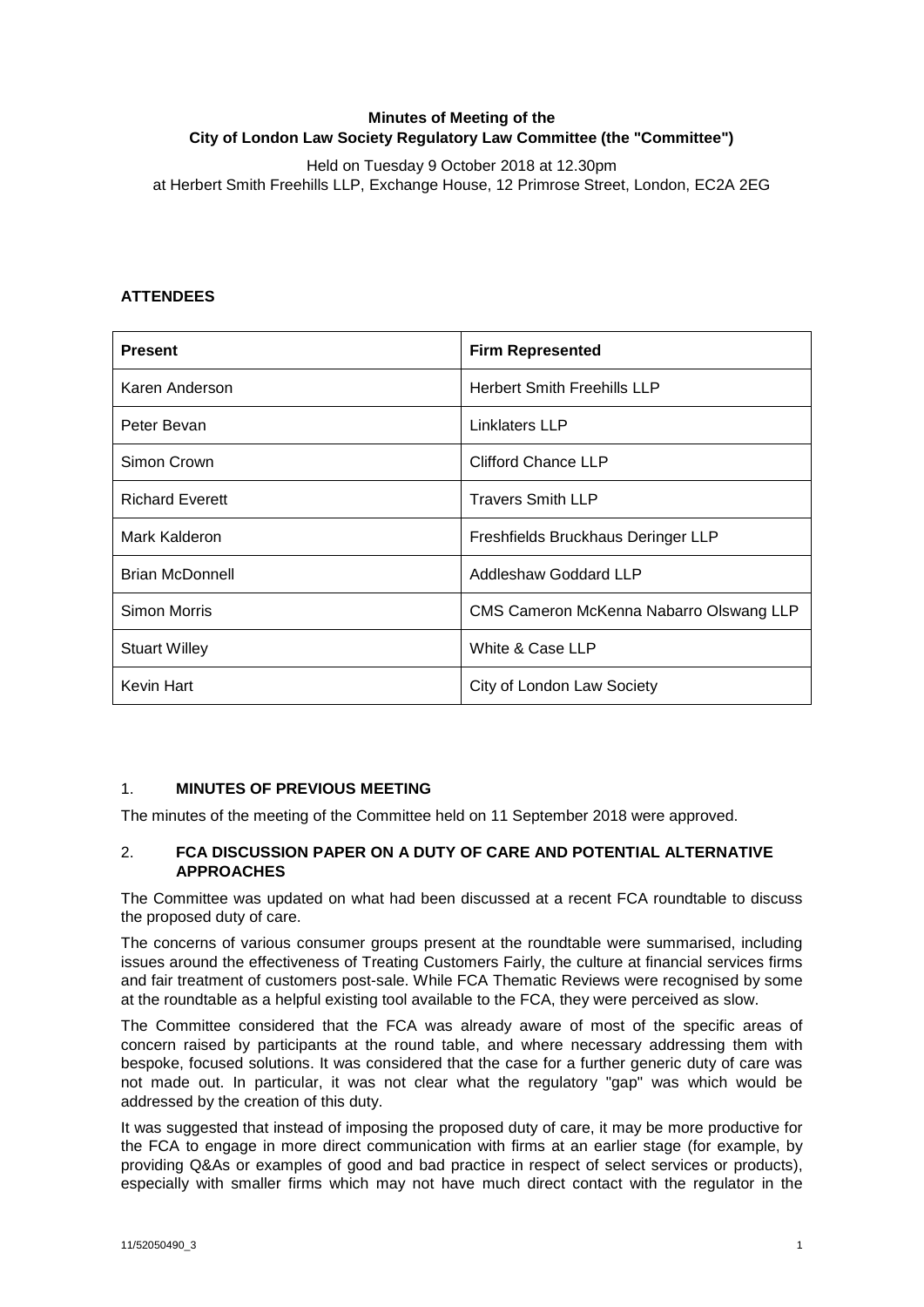ordinary course. Trade associations may also help play a helpful role in encouraging firms to engage with regulatory communications.

It was also noted that the new SMCR, which will impose greater individual accountability, may help address some of the concerns raised.

It was decided that a member would prepare an initial draft response for member comment and review.

## 3. **OTHER PAPERS DISCUSSED AT THE MEETING**

The Committee briefly discussed the following papers currently open for consultation and it was decided that the Committee would not submit a response:

#### 3.1 **FCA consultation paper on claims management companies: proposals on application of the SM&CR**

#### 3.2 **PRA consultation paper on regulatory transactions: changes to notification and application forms**

### 4. **AOB**

#### 4.1 **CLLS membership**

The Committee considered potential members following receipt of their applications.

It was decided that the Chair would contact one applicant to confirm that they still held a current practising certificate. If they did, the applicant would be invited to join. It was also decided that the Chair would circulate the CV of another applicant to the members for consideration.

### 4.2 **CLLS review of Brexit SIs**

Following a request from the members at the previous meeting, the Chair fed back the work currently being done by the CLLS on the draft Brexit SIs (it had also been a key topic of discussion at the recent CLLS Chairs meeting).

The central Brexit CLLS committee has had the most productive engagement with the DoJ and BEIS, although there has been some discussion with HMT. The main work of reviewing the regulatory SIs was being co-ordinated through a trade association working with a select panel of law firms assisting in the review (outside the direct remit of the CLLS).

The Chair agreed to find out whether it was possible to share the list of forthcoming draft SIs (and the law firm tentatively allocated to each to review). It was noted that it was not possible to share the pre-publication drafts of the SIs themselves. It was decided that if any member saw something of significance in the draft SIs once published, the Committee could respond to HMT at that point.

Separately, a member noted an issue relating to the potentially broad scope of the ambulatory provisions of the Withdrawal Act on the interpretation of references to EU legislation, and in particular the potentially unintended impact on private contracts. It was decided that the member would draft an interpretation guidance note for the members to review, with the intention of publishing the note on how the provision in question should be read.

## 4.3 **Feedback from the CLLS Chairs meeting**

The Chair and the CLLS representative provided feedback from the CLLS Chairs meeting. The key discussion point (in addition to Brexit) related to improving communication of the work being done by the various committees to those outside the CLLS.

Suggestions of how this might be done included revisiting how effective the CLLS website and social media channels are, offering training sessions to junior lawyers, or opening up meetings to guest speakers or teams to discuss the work being done.